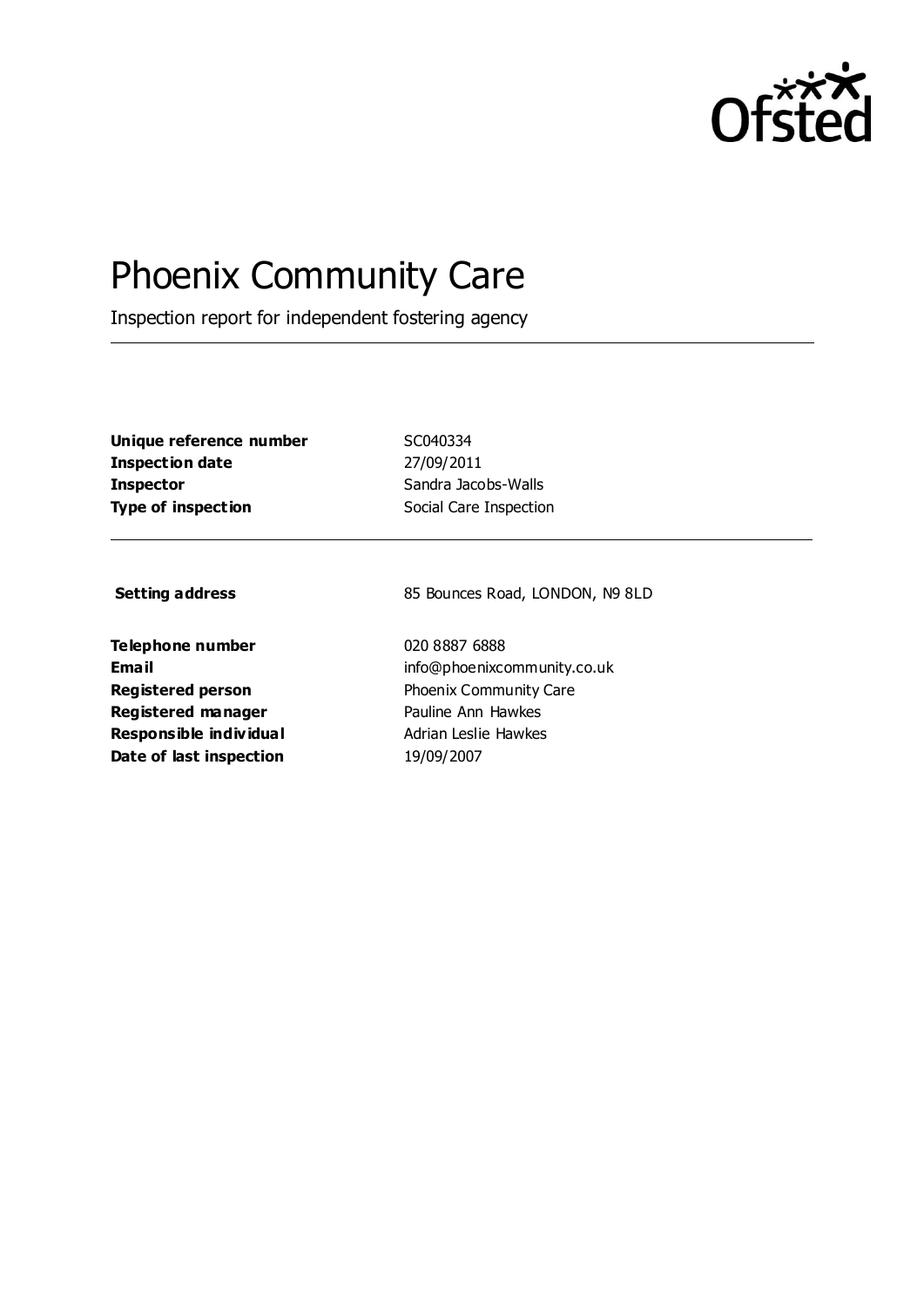© Crown copyright 2011

Website: www.ofsted.gov.uk

This document may be reproduced in whole or in part for non-commercial educational purposes, provided that the information quoted is reproduced without adaptation and the source and date of publication are stated.

You can obtain copies of The Children Act 2004, Every Child Matters and The National Minimum Standards for Children's Services from: The Stationery Office (TSO) PO Box 29, St Crispins, Duke Street, Norwich, NR3 1GN. Tel: 0870 600 5522. Online ordering: www.tso.co.uk/bookshop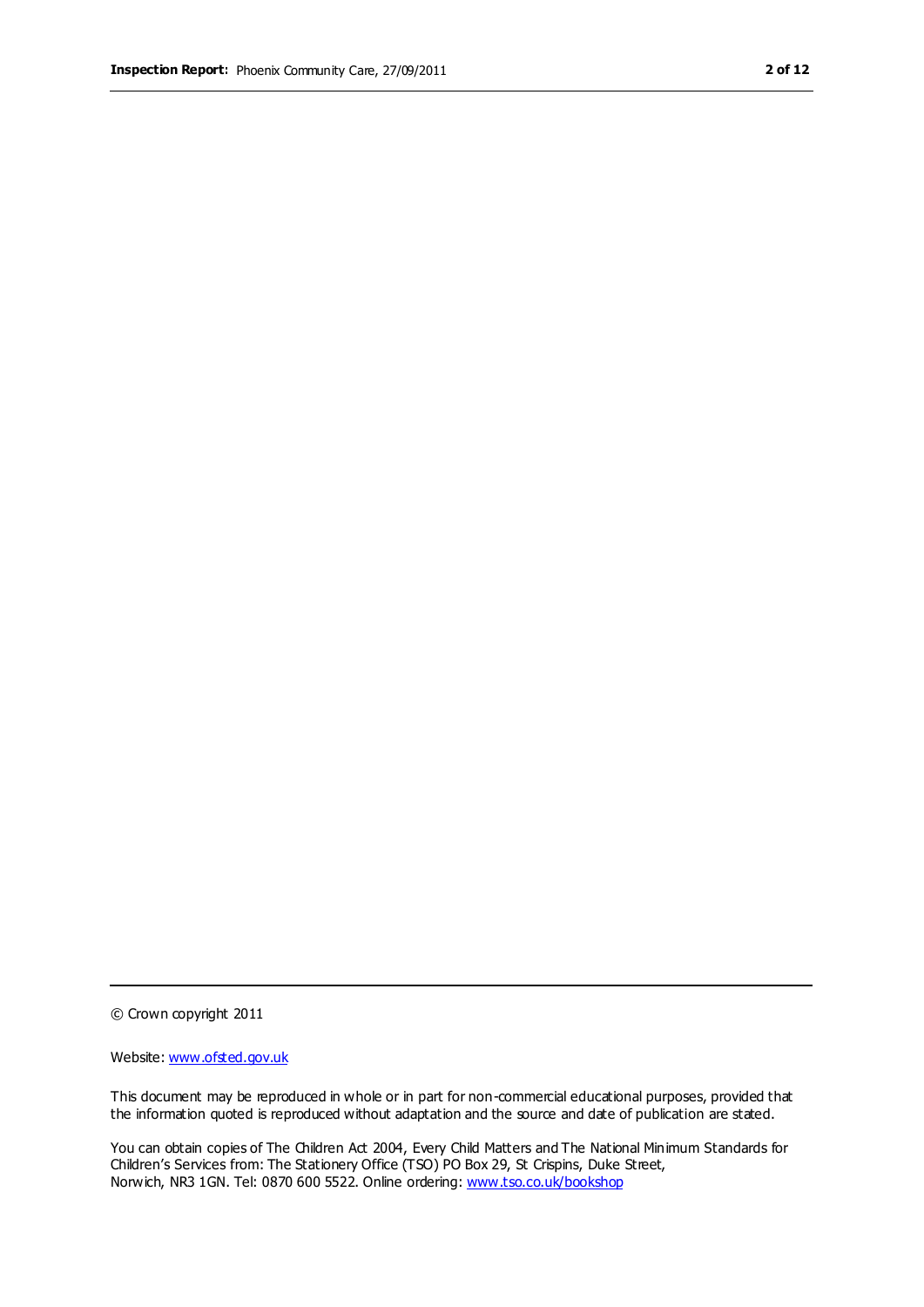# **About this inspection**

The purpose of this inspection is to assure children and young people, parents, the public, local authorities and government of the quality and standard of the service provided. The inspection was carried out under the Care Standards Act 2000.

This report details the main strengths and any areas for improvement identified during the inspection. The judgements included in the report are made in relation to the outcomes for children set out in the Children Act 2004 and the relevant National Minimum Standards for the service.

#### **The inspection judgements and what they mean**

| Outstanding:  | this aspect of the provision is of exceptionally high quality |
|---------------|---------------------------------------------------------------|
| Good:         | this aspect of the provision is strong                        |
| Satisfactory: | this aspect of the provision is sound                         |
| Inadequate:   | this aspect of the provision is not good enough               |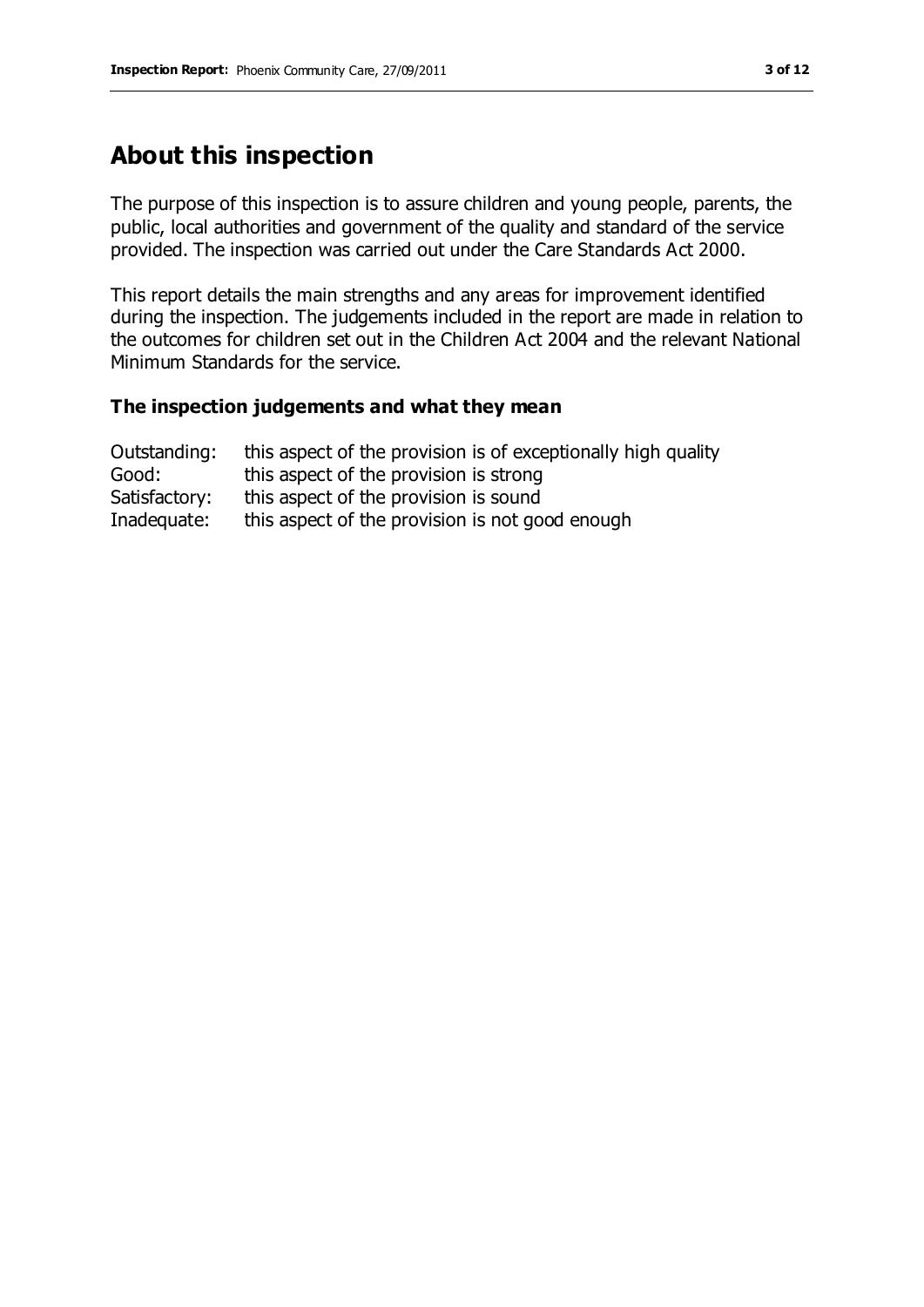# **Service information**

# **Brief description of the service**

Phoenix Community Care (PCC) is an independent fostering agency. The agency's original aim was to provide foster care placements to asylum seeking young people and unaccompanied minors. More recently, however, the service has broadened this scope to offering placements to mainstream looked after children. The agency is privately owned.

Since the last inspection the agency has moved its office premises and employed a permanent operational manager. The fostering service employs a student social worker to support approved foster carers while qualified independent social workers have been recruited to complete the assessment of prospective foster carers.

# **Summary**

The overall quality rating is satisfactory.

This is an overview of what the inspector found during the inspection.

Overall, the service is judged to be satisfactory. The staff group is committed to promoting good outcomes for children and young people. Looked after children live healthy lifestyles and are protected from harm or abuse. The service promotes the educational attainment of children and young people and they enjoy a range of leisure activities. Children and young people are involved in decision-making about their lives and the service promotes effective consultation with children, young people and foster carers. The service's recruitment, assessment and support of approved foster carers is very good. Staff are well supported and supervised and the fostering panel is well organised and efficiently run. Staff and foster carers have access to good training opportunities. Areas for improvement include medication administration practices, the review of written guidance available to foster carers and looked after children, staff recruitment practices, and the timely completion of required training for foster carers. The service does not currently have an appropriately qualified decision-maker and staff appraisals are not consistently conducted on an annual basis.

## **Improvements since the last inspection**

The previous inspection resulted in four actions. These issues related to safe care policies, staff recruitment, the operation of the service's fostering panel and the recording of unannounced visits. This inspection notes that all outstanding issues have been resolved satisfactorily. The previous inspection also resulted in one recommendation. This related to the quality of the fostering panel meeting minutes. This issue has also been successfully addressed. The fostering service now employs an operational manager in addition to the existing Registered Manager. This has resulted in improvement in operational systems. For example, new recording methods that enhance the service's ability to track placement events more efficiently.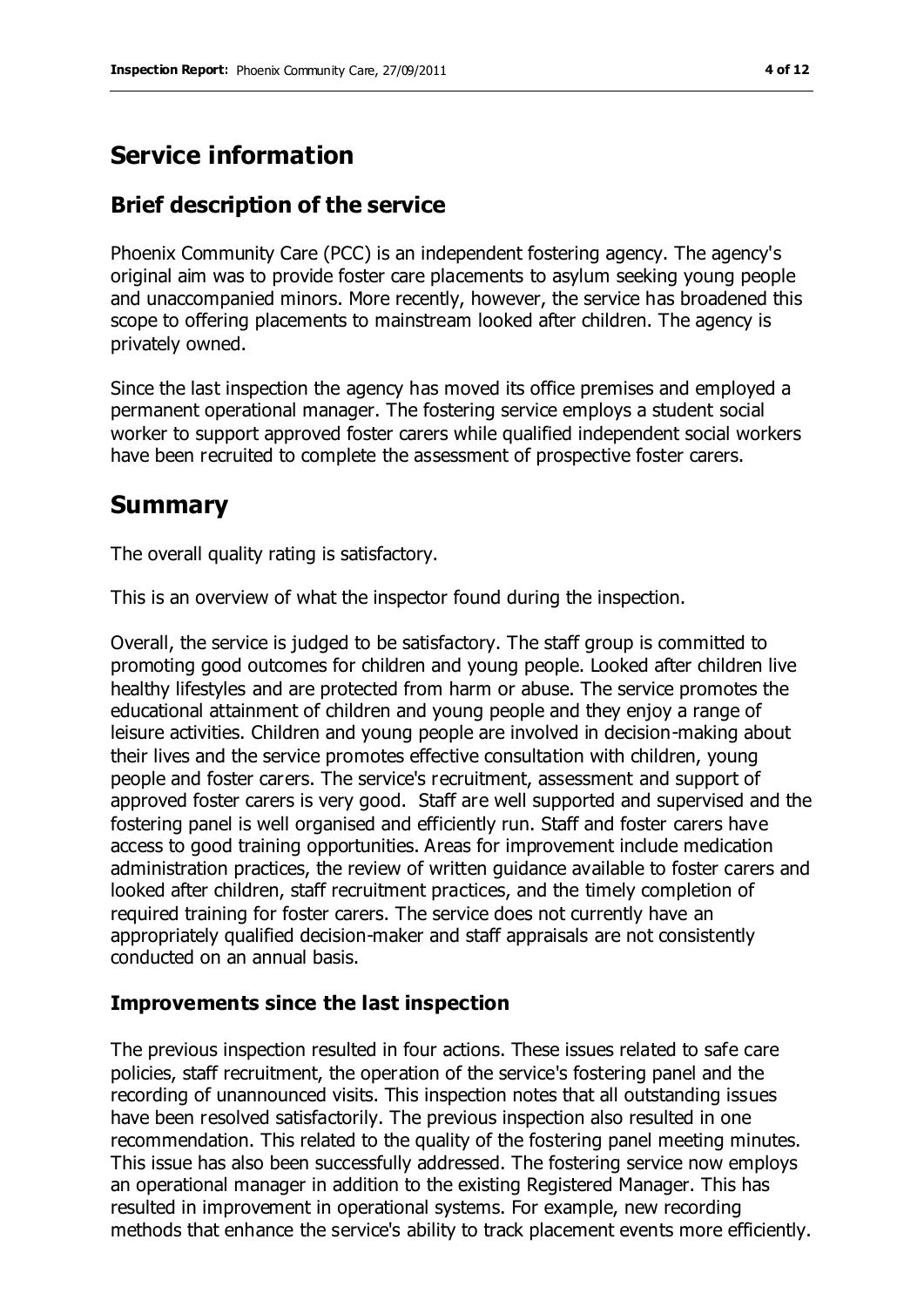The fostering service has also moved premises, to a building that better meets the needs of the service. Managers have paid good attention to new regulations and guidance to enhance compliance with relevant legislation. The number of foster caring households approved by the agency has increased since the last inspection. This allows the service an increased number of potential foster care placements to facilitate effective matches with looked after children.

## **Helping children to be healthy**

The provision is satisfactory.

Children and young people's physical, emotional and social development needs are promoted by the fostering service. Children and young people live healthy lifestyles and have good access to primary and specialist health care services. Staff and foster carers maintain good records of all health care appointments and of their outcomes. Children and young people are promptly registered with primary care services and have easy access to specialist services. Foster carers and staff of the fostering service consistently review and address the health care needs of children and young people. This is particularly true of placement and supervisory visits. The health care needs of children and young people are also routinely explored during statutory looked after children (LAC) reviews and foster carers' annual reviews. Foster carers have access to first aid training and more general training that focuses on health care and medical matters. The fostering service's foster carer handbook also has written information relating to the role of the looked after nurse.

Foster carers understand the importance of healthy eating and provide children and young people with varied and nutritious meals. Foster carers explore with children and young people any dietary needs, based on taste preference, religious or cultural needs. Staff and foster carers encourage young people to access activities that include physical exercise to help promote healthy lifestyles. Some young people are members of and play for sporting (football) clubs or attend activities such as swimming and dance regularly.

Weakness are noted in the fostering service's management of children and young people's medication. The service is yet to provide training to foster carers in the administration of medication and written guidance is not available. Foster carers' written records of the administration of children's medication is not consistent. The lack of training and clear written guidance does not promote the safe administration of medication.

Children and young people live in suitable accommodation. Their carers' homes are comfortable and well furnished and decorated. The fostering service provides foster carers with training in health and safety matters and each foster home is inspected annually to monitor the suitability of the accommodation. Each child and young person has their own room unless otherwise agreed with the placing authority.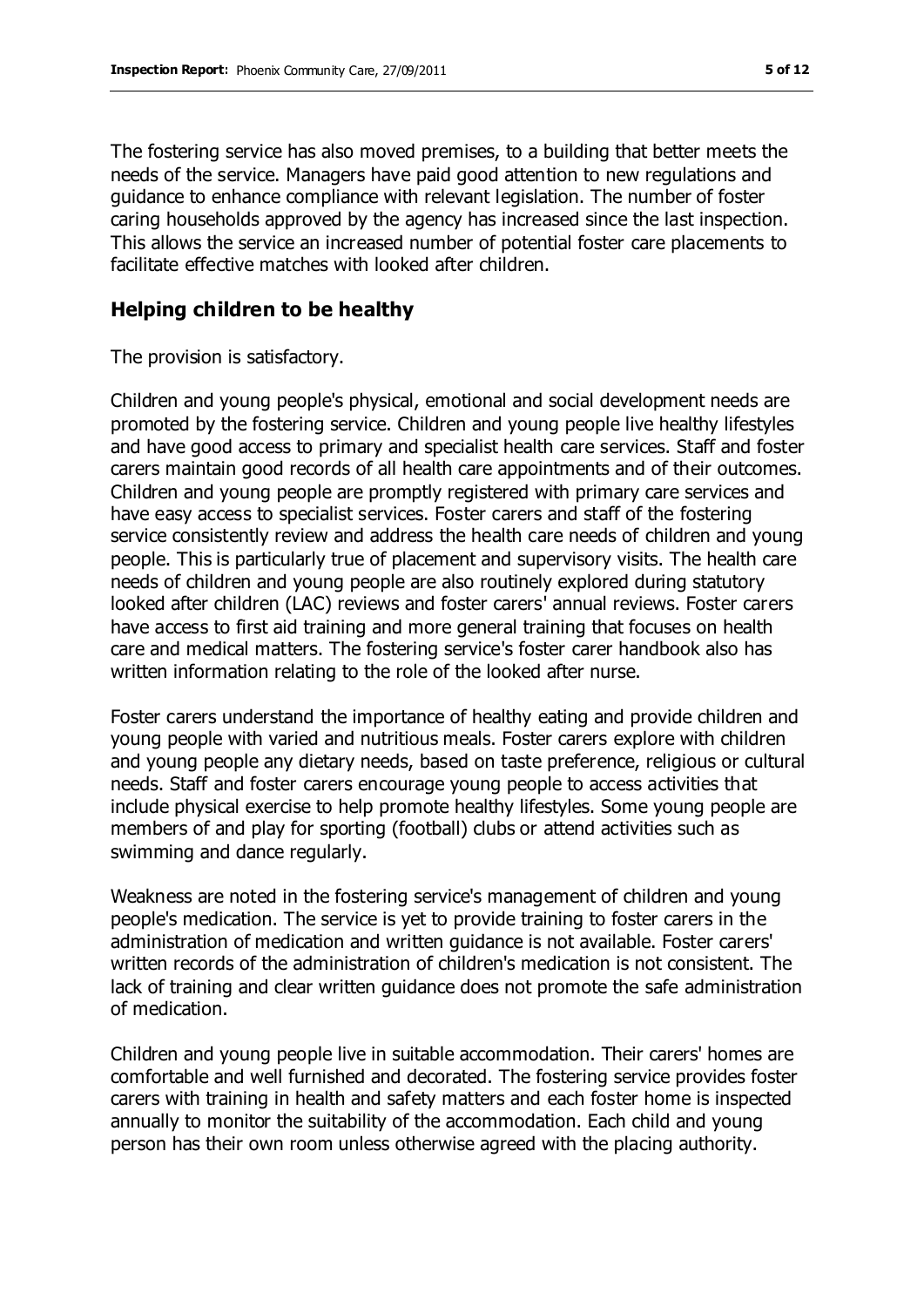# **Protecting children from harm or neglect and helping them stay safe**

The provision is good.

Children and young people are protected from harm and abuse. The fostering service promotes their safety and welfare and foster carers are proactive in safeguarding children and young people. The service provides foster carers with comprehensive child protection training, some of which is facilitated by the host local authority. However, weaknesses are noted in the fostering service's written child protection guidance to foster carers. Child protection information available to foster carers is not user friendly or written in a manner that is easily understood as the information is largely procedural in nature.

Children and young people share positive relationships with their foster carers and relationships are built on mutual trust. Foster carers provide young people with guidance with regards to taking risks and offer appropriate support. For example some foster carers work with young people helping them to refrain from alcohol and tobacco use. Young people's case files detail clear risk assessments which assists foster carers in managing known or potential risks to the well-being of children or young people in their care.

Foster carers receive training in safe care practices and each fostering household has a documented safe caring policy on file. This is to ensure that appropriate boundaries are in place that help keep children and young people safe.

Children and young people very rarely go missing from their placements. In recent years only one incident of a young person being reported missing has occurred. The fostering service has comprehensive written guidance available about the management of missing children or those who are absent without permission. The service maintains appropriate records. Foster carers demonstrate an awareness of procedures and understand what action is to be taken in such an event.

## **Helping children achieve well and enjoy what they do**

The provision is good.

Children and young people share sound relationships with their foster families and staff of the service monitor this aspect of the placement well. There have been no serious or significant incidents reported by foster carers or the agency since the last inspection. Placements are positive, secure and well sustained; children and young people clearly benefit from this. Foster carers respect children and young people's privacy and keep their information confidentially. Foster carers have access to good information about recognising and addressing issues around bullying.

Foster carers receive good training, information and support about the management of challenging behaviour. This helps to support them respond appropriately to any unacceptable behaviour from children and young people. Staff consistently share background information about looked after children with their assigned foster carers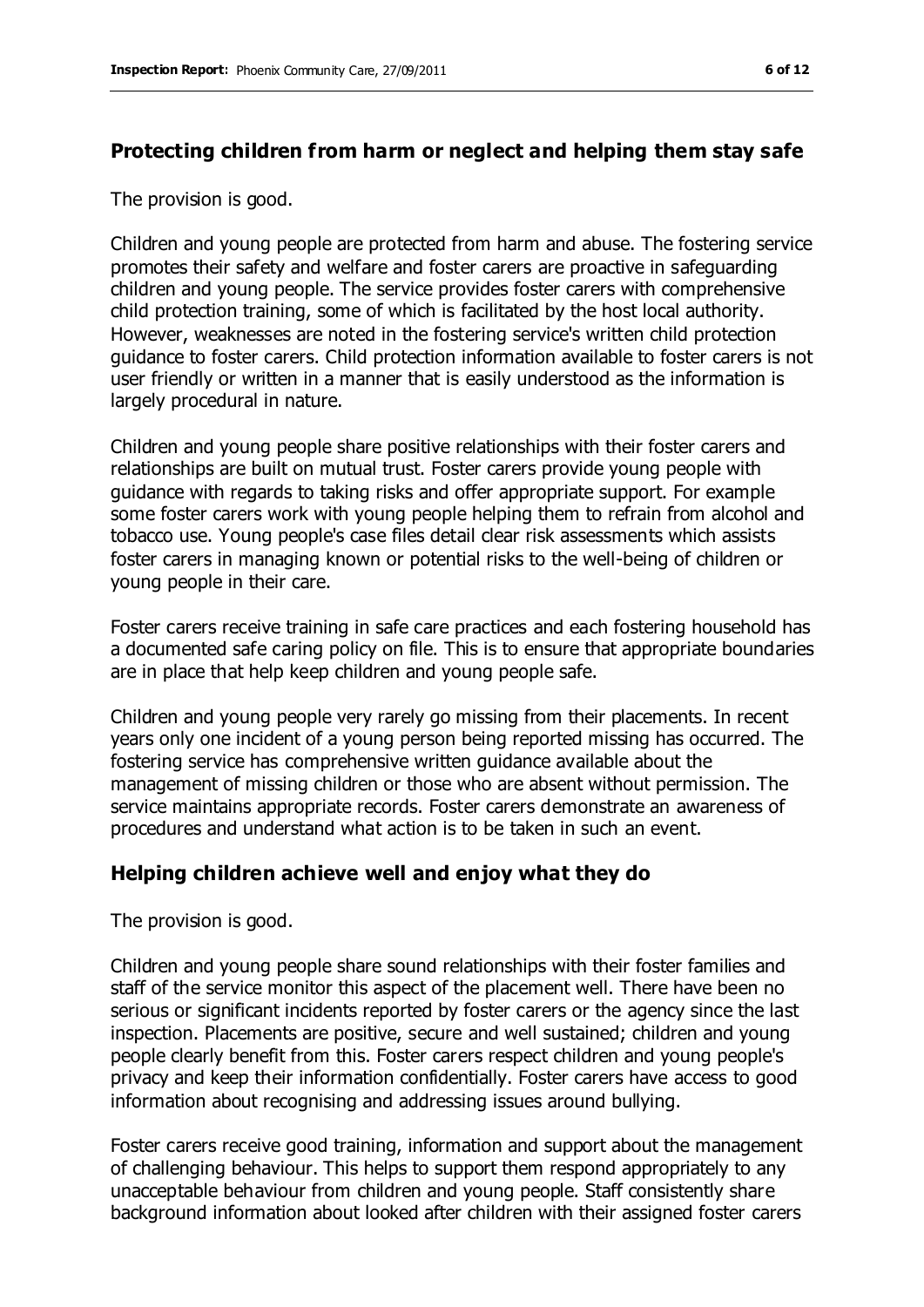to ensure they are aware and well equipped to address any behavioural issues.

Children and young people participate in recreational activities of their choosing. Many are involved in sporting activities, such as swimming, football and dance. Other pursue other interests such as the care of animals. Children and young people are involved in community based and school leisure activities and participate in a range of trips and excursions. Young people largely accompany their foster families to enjoy holidays away. Children and young people make and sustain positive relationships with others. The fostering service and foster carers have a sensible and flexible approach to allowing young people's friends to visit and/or stay overnight.

Foster carers' homes promote learning and children and young people benefit from access to a range of play and learning materials. Staff of the service and foster carers ensure that children and young people are engaged in education, including those who do not attend mainstream school. Children and young people's educational attainment is a priority of the agency and educational needs are consistently explored in a number of different forums. These include placement visits and foster carers' annual review meetings. The fostering service is supported by educational experts and resources available through other enterprises of the organisation. Children and young people benefit from the close liaison between staff, their carers and school personnel. There is effective communication between all parties and foster carers are involved in relevant meetings such as parents' evenings and personal educational planning meetings. Foster carers are keen so see children in their care do well and demonstrate a commitment to securing appropriate educational placements to support successful learning.

Foster carers' households are well equipped to facilitate learning. For example children and young people have access to desks, access to the internet and quiet areas for homework.

### **Helping children make a positive contribution**

The provision is good.

Children and young people have good access to staff of the fostering service in order to share their wishes and feelings. Staff routinely meet in private with children and young people to explore placement issues. Young people feel the fostering service is interested in their opinions. Children and young people also have good access to relevant information about advocacy services and resources such as independent reviewing officers and national advocacy organisations. This acts to further enhance their opportunity to participate independently in the decision-making process. As appropriate, staff consult with the parents of looked after children to ensure their views about key issues are known.

Children and young people receive personalised care and the fostering service promotes individual identity. This is explored at the initial stages of the referral process. As appropriate, foster carers conduct life-story work with children and young people to assist with their understanding about their life history individual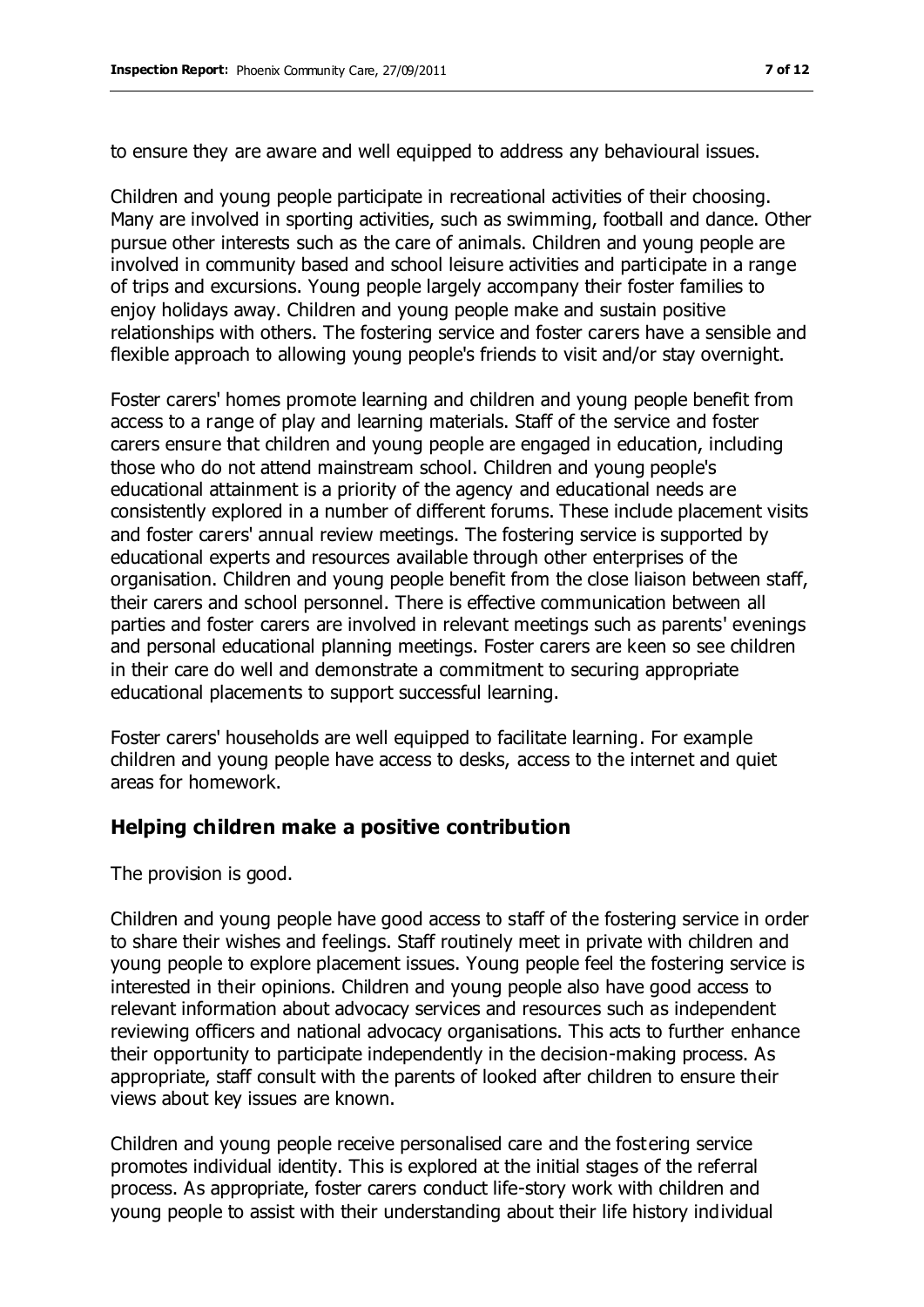identity. Children and young people enjoy a good choice of meals that meet religious and cultural needs. Young people's allowances and pocket money are appropriately facilitated and foster carers ensure each child and young person in their care has a savings account.

Children and young people enjoy regular and consistent contact with family members and friends where it is deemed safe for them to do so. Foster carers understand the importance of contact and facilitate complex and intricate contact arrangements. These arrangements are conducive with court orders and as advised by the placing authority. Where necessary, the fostering agency provides financial and practical assistance to ensure contact arrangements are conducted smoothly. Where contact with children and young people is prohibited, this is clearly highlighted to all parties to ensure risks to looked after children are minimised. Staff and foster carers ensure that the placing authority is made aware of the impact contact has on children and young people.

The fostering service has clear procedures to address preparation for placements. These support practice and encourage placement starts to be managed smoothly. Where placements are planned, the fostering service carefully co-ordinates introductions between potential foster carers and looked after children. The service has an effective matching process that ensures identified placements meet the needs of children and young people. There is written guidance available to staff to support successful matching. Staff are consistent in sharing, with foster carers, all available information about children and young people seeking placements. This is to ensure that foster carers have a good understanding about the needs of children and young people and of the placement objectives. Placements are well sustained and placement disruption is rare. Staff ensure there is consistent follow up with the placing authority when information is missing. Children and young people are well supported when placements end. This particularly the case for the preparation of children moving on to identified adoptive families.

### **Achieving economic wellbeing**

The provision is good.

The fostering service helps prepare older young people for adulthood and to leave local authority care. Foster carers are clear about their role and responsibilities in supporting young people become more independent. They support young people to independently complete household tasks, address self-care issues and participate in routine daily tasks such as budgeting, independent travel and the completion of applications for employment. Young people and their foster carers contribute to leaving care plans and are aware of the purpose of future pathway planning.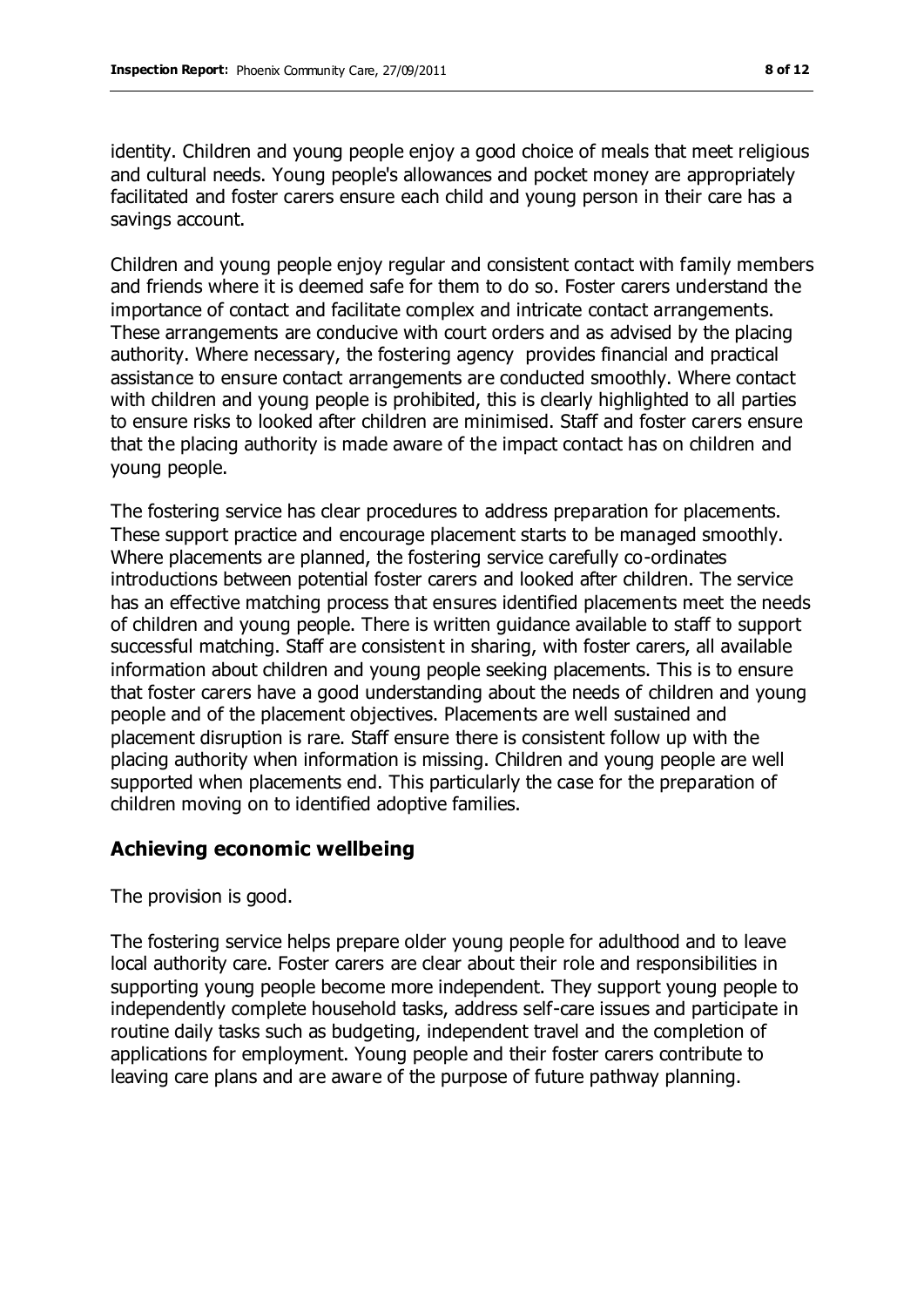## **Organisation**

The organisation is satisfactory.

The fostering service has clear and effective procedures in place that address the recruitment and assessment of prospective foster carers. Staff are consistently prompt and robust in dealing with initial enquiries, exploratory home visits and submitted applications. The agency's skills to foster training is offered to all suitable applicants and this provides them with a clear understanding of the fostering task and the agency's expectations. Foster care applicants consistently receive relevant information to assist their decision making about becoming foster carers. Staff ensure that, in every instance, all required vetting checks are undertaken. Foster care assessment reports are thorough, comprehensive and evidenced based.

The fostering service's fostering panel benefit from clear written procedures to guide practice. All fostering panel members have extensive expertise in their respective chosen fields. The service's fostering panel performs its quality assurance role well and as a direct result the quality of the assessments of applicants' suitability to foster have improved significantly. The administration of panel meetings is efficient and records of meetings are accurate and detailed. Foster carers routinely attend the fostering panel in person and decision making with regard to approval and reapproval is timely and appropriate. The fostering service's decision maker is not a qualified social worker as new legislation now requires.

The fostering service has a Statement of Purpose document that accurately outlines the aims and objectives of the service. The document is readily available to interested parties. The service's children's guide contains useful information, but its format and written style is not readily accessible to younger aged children. Information is currently geared towards older children. The guide also does not include information about Ofsted, as required.

Managers of the fostering service have good knowledge, expertise and qualifications in child development, child protection and the fostering task. The Registered Manager is appropriately qualified as is the newly appointed operational manager. The service is financially viable with good financial procedures in place. The agency's development plan indicates further growth and expansion of the fostering service.

Staff, volunteers and students working within the fostering service are suitable to work with children and young people. This safeguards children and young people from potential harm and abuse. The service's recruitment and selection process of staff are sound, with the exception of telephone enquiries to verify written references not taking place in every case.

The fostering service continues to develop an effective training programme for foster carers. All new foster carers receive induction training, which they find useful. The fostering service pays good attention to the developmental needs of its foster carers. Good support and training is made available at flexible times to meet the training needs of participants. Foster carers receive training in safe caring and child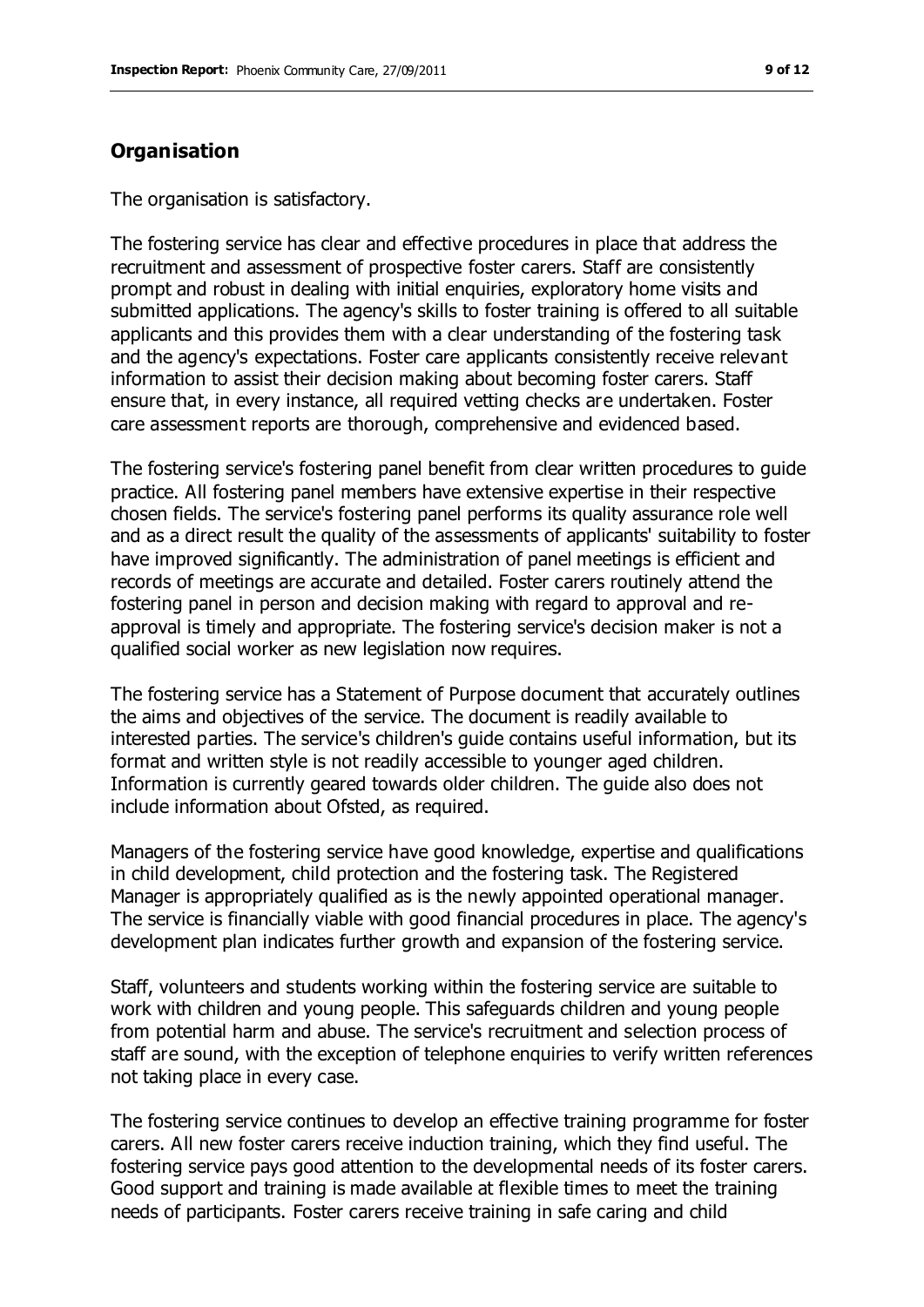protection which is mandatory. The fostering service keenly supports foster carers to complete the Children's Workforce Development Council training for foster care. However, very few foster carers approved by the service have completed this training as required. This is important to ensure that foster carers continue to enhance their skills in providing quality care to children and young people.

Foster carers are clear that they feel the support and supervision they receive from staff is outstanding. The fostering service has an effective out-of-hours system, staff are accessible and approachable for support and advice during unsociable hours. The service facilitates peer support and membership of foster care associations to further support the efforts of its foster carers. Each foster care household is allocated a staff member to work with them and staff conduct annual unannounced home visits. Foster carers have access to the service's foster care handbook, which contains key policies and procedures. However, the handbook is not user friendly and is heavily focussed on procedures as opposed to practical advice and information. The handbook also fails to provide foster carers with key information, for example, about health and education promotion, and the administration of medication.

The fostering service has a comprehensive complaints procedure in place that is well understood by foster carers. Since the last inspection the service has received one complaint which the service managed appropriately and in accordance with written policies. There is effective communication between staff of the fostering service and the local authority. This collaboration assists with the effective co-ordination of children and young people's care.

There have been no allegations made against staff or foster carers since the last inspection. The service has clear and effective policies in place that address the management of allegations. Staff and foster carers receive useful training in the management of allegations and child protection issues in general.

The service has in place a good quality learning and development programme in place for staff that address their individual development needs. Induction training is available for all those on the service's central list. Social work staff are appropriately qualified and experienced in child care, child protection and fostering. Social work students are appropriately supervised by experienced social workers.

Staff and volunteers are supported and guided to fulfil their roles and provide a quality service to children and young people. Staff supervision is regularly conducted. However the operational manager, a qualified social worker, does not receive clinical supervision from by an appropriately qualified line manager. This is important to ensure that senior staff have access to supervision to enhance their professional development in working effectively with children and young people. Some staff appraisals are also overdue.

Staff maintain excellent records of placement activity on individual case files. Recording by staff is clear, relevant and comprehensively recorded. This practice has been enhanced by new recording tools used by foster carers and staff. The fostering service ensures that written information is kept confidential and electronic recording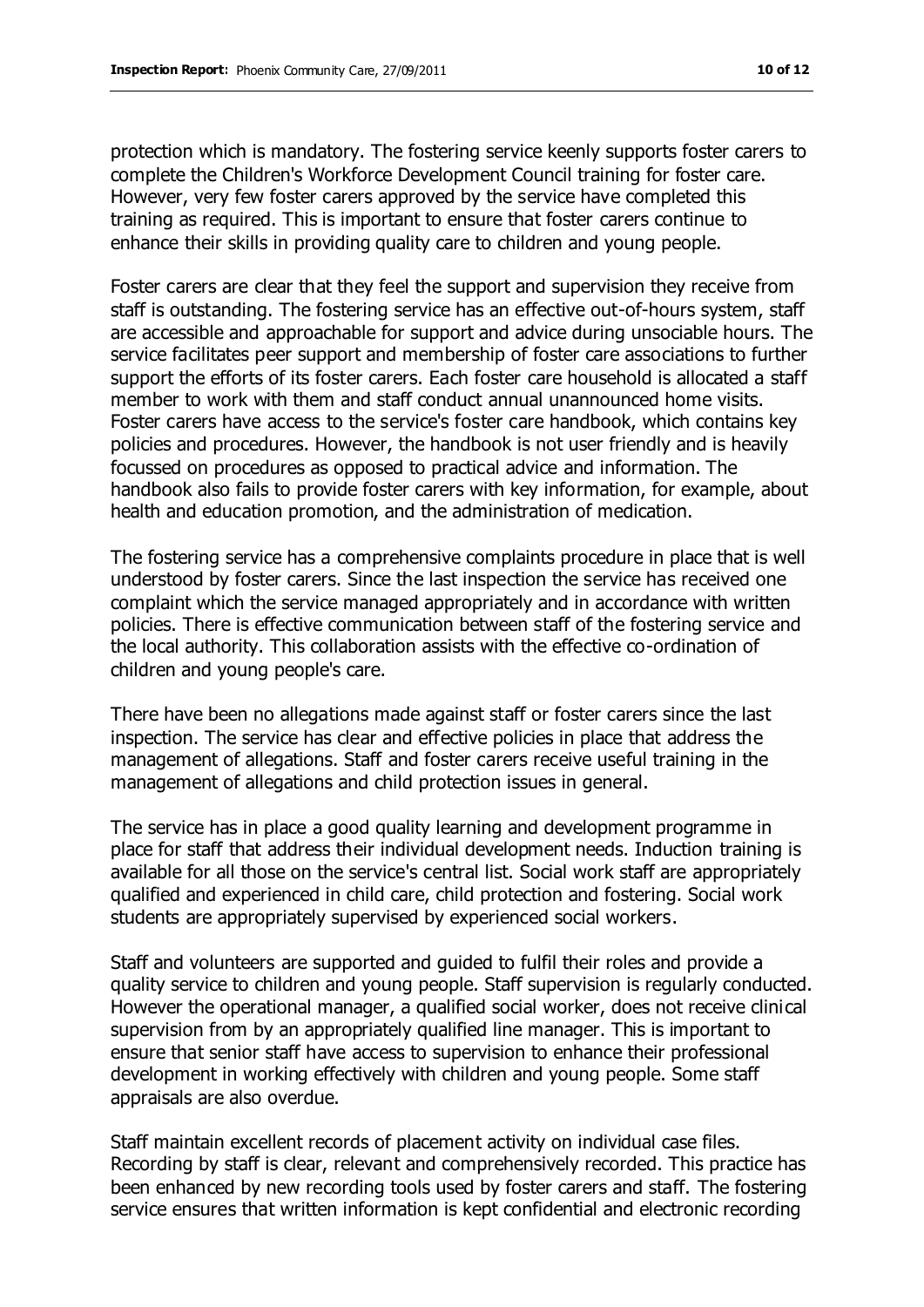systems are secure. There are robust administrative and IT systems in place to support the fostering service achieve its stated aims. Relevant records are shared with the placing authority to ensure that involved professionals are aware of placement issues and progress. Appropriate notifications of events are made to relevant bodies as required. Since the last inspection, the fostering service has moved office premises. The new office better meets the needs of this expanding fostering service.

Payments to foster carers are fair and paid in a timely fashion. Foster carers have access to financial advice and the fostering service has clear effective financial procedures and systems in place.

Shortfalls are noted in the agency's capacity to effectively monitor the operation of the fostering service has been outlined elsewhere in this report. However, identified weaknesses have minimal negative impact on the outcomes for children and young people. Outcomes for looked after children remain positive.

Children and young people are cared for in line with their care and placement plans. The fostering service's placement planning and reviewing systems are consistent, robust and well co-ordinated with the placing authority. Children and young people proactively participate in these processes and are supported to share their views and opinions. This acts to ensure that all parties are involved in the decision-making process and results in successful, sustained foster care placements which is to the clear benefit of children and young people.

# **What must be done to secure future improvement?**

### **Statutory Requirements**

This section sets out the actions, which must be taken so that the registered person/s meets the Care Standards Act 2000, Fostering Services (England) Regulations 2011 and the National Minimum Standards. The Registered Provider(s) must comply with the given timescales.

| <b>Reg</b> | <b>Statutory Requirement</b>                                                                                                                     | Due date   |
|------------|--------------------------------------------------------------------------------------------------------------------------------------------------|------------|
| 15(2011)   | provide foster carers with guidance, support and advice on<br>health, in particular the administration of medication<br>(Regulation $15(2)(d)$ ) | 02/01/2012 |
| 3(2011)    | ensure the children's guide includes the address, including<br>email address of and telephone number of the Chie<br>Inspector (Regulation 3(c))  | 02/01/2012 |
| 4(2011)    | keep under review and revise the children's guide<br>(Regulation 4(a))                                                                           | 02/01/2012 |

### **Recommendations**

To improve the quality and standards of care further the registered person should take account of the following recommendation(s):